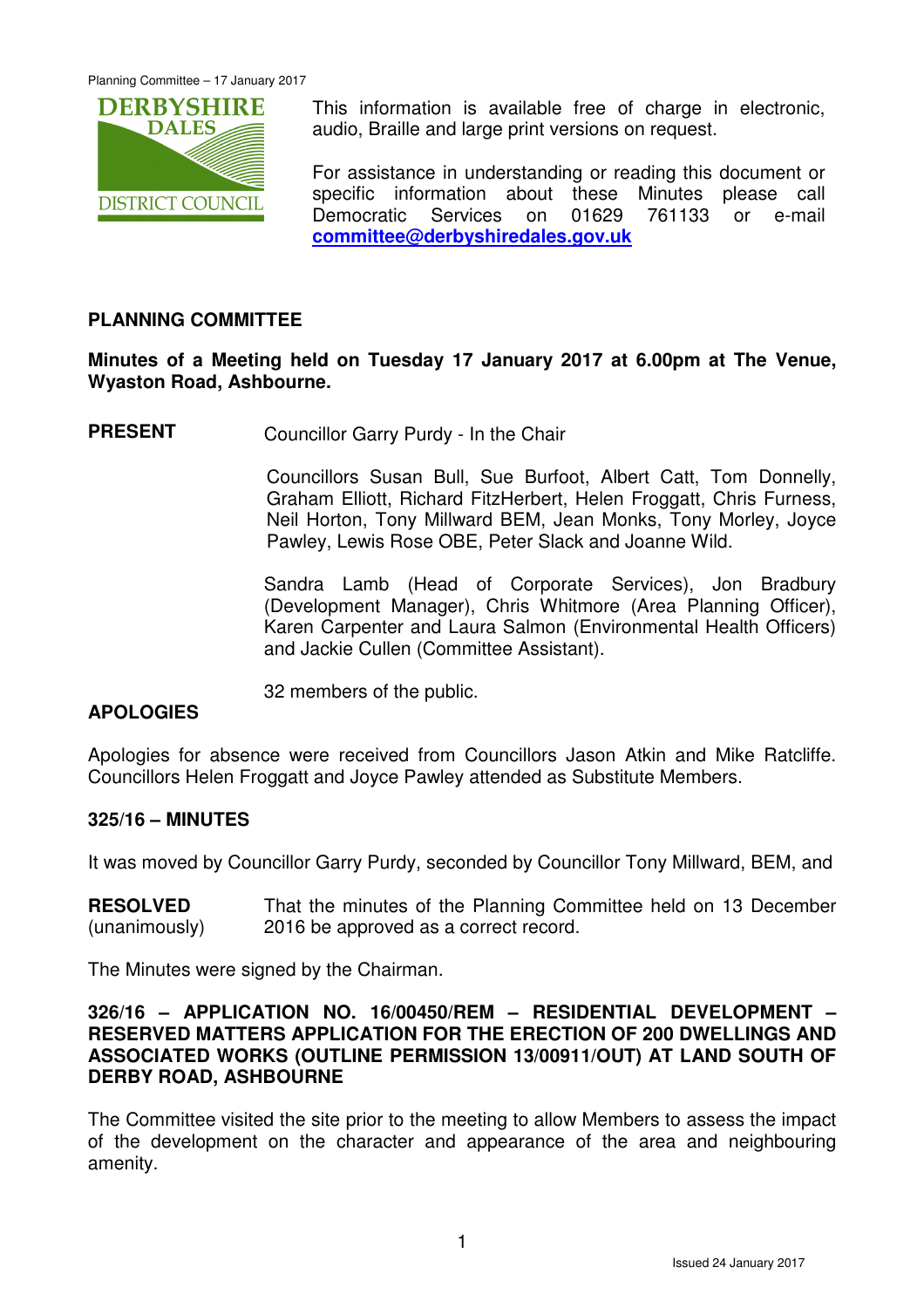The Development Manager advised the Committee that with regard to Recommendations 2 and 7 in the report, an amended plan and evidence had now been received from the Applicant that addressed these points; therefore conditions 2 and 7 were no longer required and would instead form part of the planning decision. The Development Manager also confirmed that, as stated in paragraph 7.1 of the report, no more than 30 dwellings were to be occupied until the Derby Road / Sturston Road junction had been improved in accordance with a scheme to be submitted.

Correspondence received after publication of the agenda was distributed at the meeting; this comprised the key points raised in 6 further representations, and conditions recommended by the Local Highway Authority.

In accordance with the procedure for public participation, Councillor Sandra Spencer (Ashbourne Town Council) spoke against the application; Mr Christopher Morrison (Neighbour) commented on the application and Miss Helen Bareford (Applicant) spoke in favour of the application.

It was moved by Councillor Peter Slack, seconded by Councillor Joyce Pawley and

- **RESOLVED** (unanimously) That planning permission be granted subject to the conditions set out in the report, excluding conditions 2 and 7, and with the addition of the conditions recommended by the Local Highway Authority, as follows:-
	- 6. No development shall take place, including any works of demolition, until a construction management plan / construction method statement has been submitted to and been approved in writing by the Local Planning Authority. The approved plan / statement shall be adhered to throughout the construction period. The plan / statement shall provide for:
		- i. Parking of vehicles for site operatives and visitors,
		- ii. storage of plant and materials and site accommodation,
		- iii. routes for construction traffic,
		- iv. method of prevention of mud/debris being carried onto the public highway,
		- v. proposed temporary traffic management/restrictions,
		- vi. arrangements for loading/unloading and turning vehicles within the site,
		- vii. site access arrangements and roadside fencing/ hoarding,
	- 7. No development shall be commenced until an Estate Street Phasing and Completion Plan has been submitted to and approved in writing by the Local Planning Authority. The Estate Street Phasing and Completion Plan shall set out the development phases and the standards that estate streets serving each phase of the development will be completed.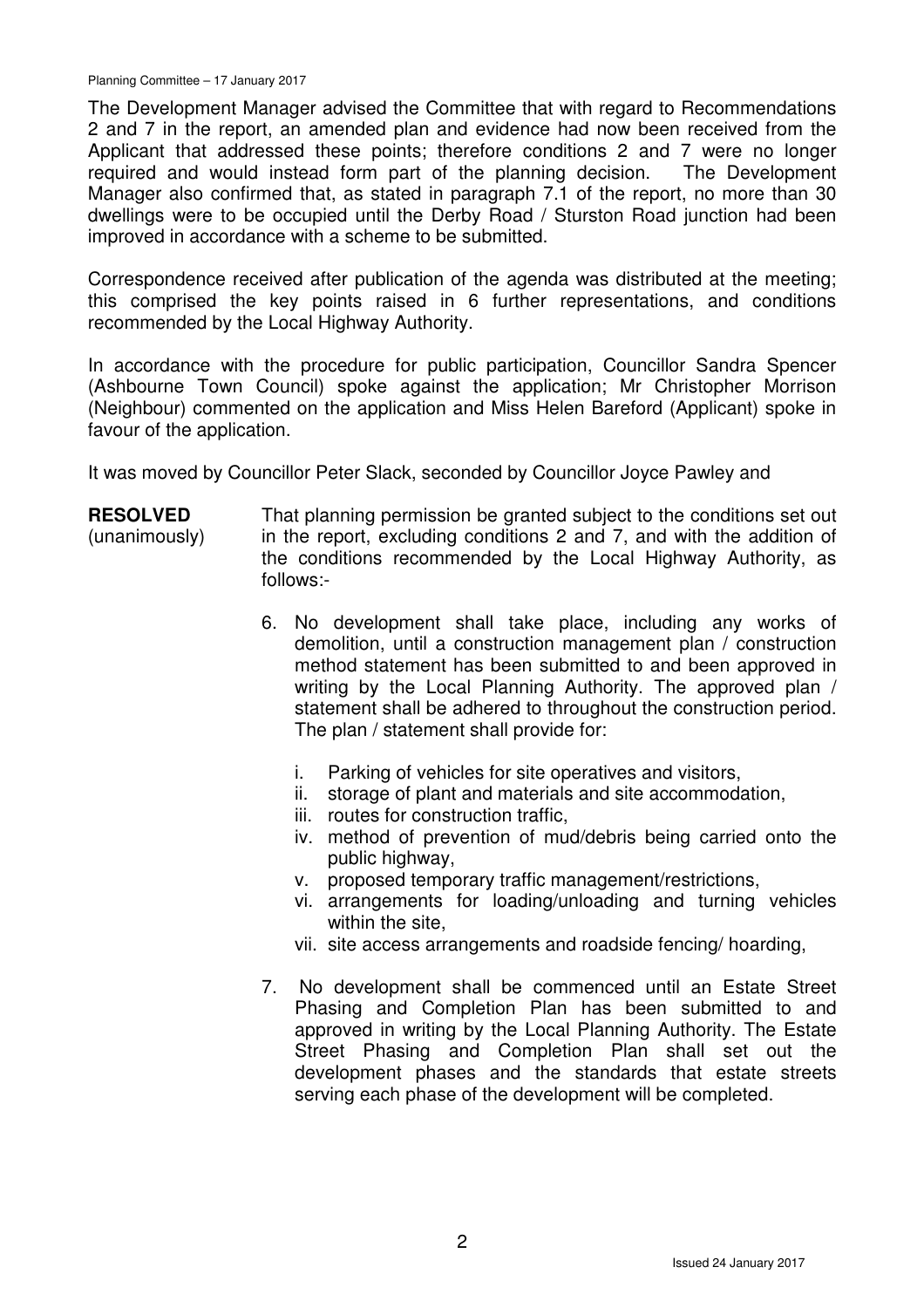- 8. Before any other operations are commenced detailed designs shall be provided of the layout and treatment (including pedestrian crossing facilities) of the existing public right of way where it crosses the development site and internal estate street, to be submitted to and approved in writing by the Local Planning Authority.
- 9. The works in connection with the above condition shall be laid out and constructed in accordance with the approved details, in a timescale to be agreed in writing with the Local Panning Authority prior to works commencing on site. For the avoidance of doubt the developer will be required to enter into a Highways Act 1980 Agreement (Section 278) with the Highway Authority in order to comply with the requirements of this condition and no works should be undertaken to enclose, divert or restrict the use of the existing Public Right of Way until agreed / confirmed by Order.
- 10. Before any other operations are commenced detailed designs shall be provided for the relocation of the bus stop(s) located on Old Derby Road, on the site frontage (affected by the formation of the permanent access to the development site), to be submitted to and approved in writing by the Local Planning Authority.
- 11. The works in connection with the above condition shall be laid out and constructed in accordance with the approved details, in a timescale to be agreed in writing with the Local Panning Authority prior to works commencing on site. For the avoidance of doubt the developer will be required to enter into a Highways Act 1980 Agreement (Section 278) with the Highway Authority in order to comply with the requirements of this condition.
- 12. Notwithstanding the information already submitted, before any other operations are commenced detailed designs demonstrating 25m forward visibility around the bends fronting plots 161/162 and 183 (drawing reference S7240/100/1 rev H), shall be submitted to and approved in writing by the Local Planning Authority. The area in advance of the sightline shall be laid out as part of a widened footway and not part of the adjoining plots.
- 13. The works in connection with the above condition shall be laid out and constructed in accordance with the approved details, in a timescale to be agreed in writing with the Local Panning Authority prior to works commencing on site.
- 14. Before any other operations are commenced detailed designs shall be provided for the layout and treatment of the footway / cycleway / emergency access route between the new estate street and Old Derby Road (in the vicinity of plots 191 – 198), to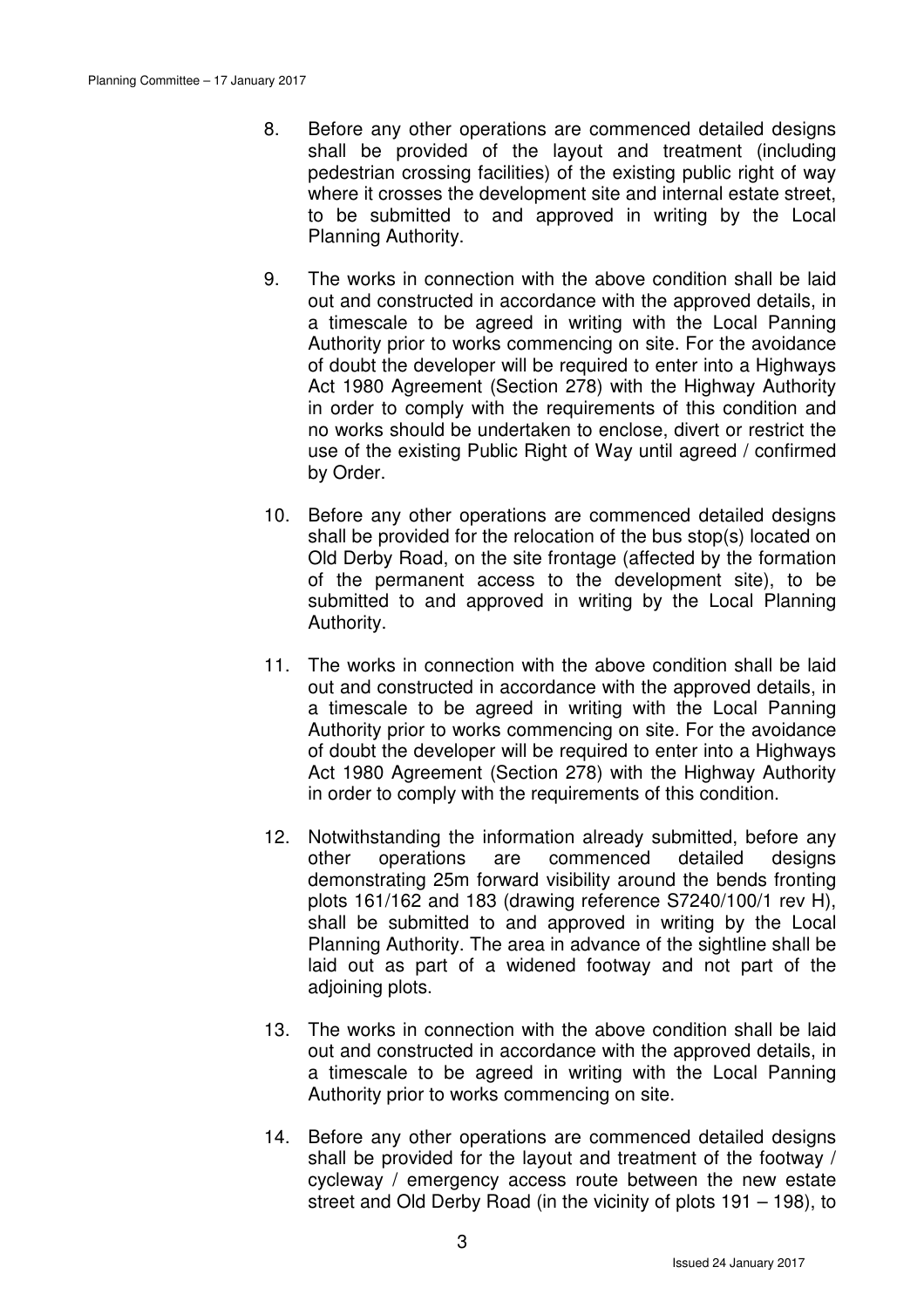be submitted to and approved in writing by the Local Planning Authority.

- 15. The works in connection with the above condition shall be laid out and constructed in accordance with the approved details, prior to occupation of the  $25<sup>th</sup>$  dwelling, or other such timescale as may be agreed with the Local Planning Authority.
- 16. No development shall take place, with the exception of the site access approved under condition 5.1 of the outline consent, until construction details of the residential estate road and footways (including layout, levels, gradients, surfacing and means of surface water drainage) have been submitted to and approved in writing by the Local Planning Authority.
- 17. The carriageways and footways shall be constructed in accordance with the details approved under condition 11 above, up to and including binder course surfacing, to ensure that each dwelling, prior to occupation, has a properly consolidated and surfaced carriageway and footway between the dwelling and the existing public highway. Until final surfacing is completed, the footway binder course shall be provided in a manner to avoid any upstands to gullies, covers or other such obstructions within or abutting the footway. The carriageways, footways and footpaths in front of each dwelling shall be completed with final surface course within twelve months (or three months in the case of a shared surface road) from the occupation of such dwelling, unless otherwise agreed in writing by the Local Planning Authority.
- 18. Individual driveways shall be provided with 2.4m x 25m visibility splays in each direction to the new estate street, when measured to the nearside carriageway edge, or other such dimension as may be agreed in writing with the Local Planning Authority; the area in advance of the sightlines shall remain thereafter free from any obstructions to visibility over 1m high (750mm in the case of vegetation) relative to the nearside carriageway channel level.
- 19. The premises, the subject of the application, shall not be occupied until the estate street has been provided with suitable turning arrangements to enable service and delivery vehicles to turn, all as may be agreed in writing with the Local Planning Authority. In the case where interim turning arrangements are constructed these must remain available until any permanent estate street turning is available, in accordance with the approved estate street designs.
- 20. No dwelling shall be occupied until space has been provided within the site curtilage / plot for the parking and manoeuvring of residents and visitors vehicles associated with that dwelling, together with secure cycle parking, all to be laid out,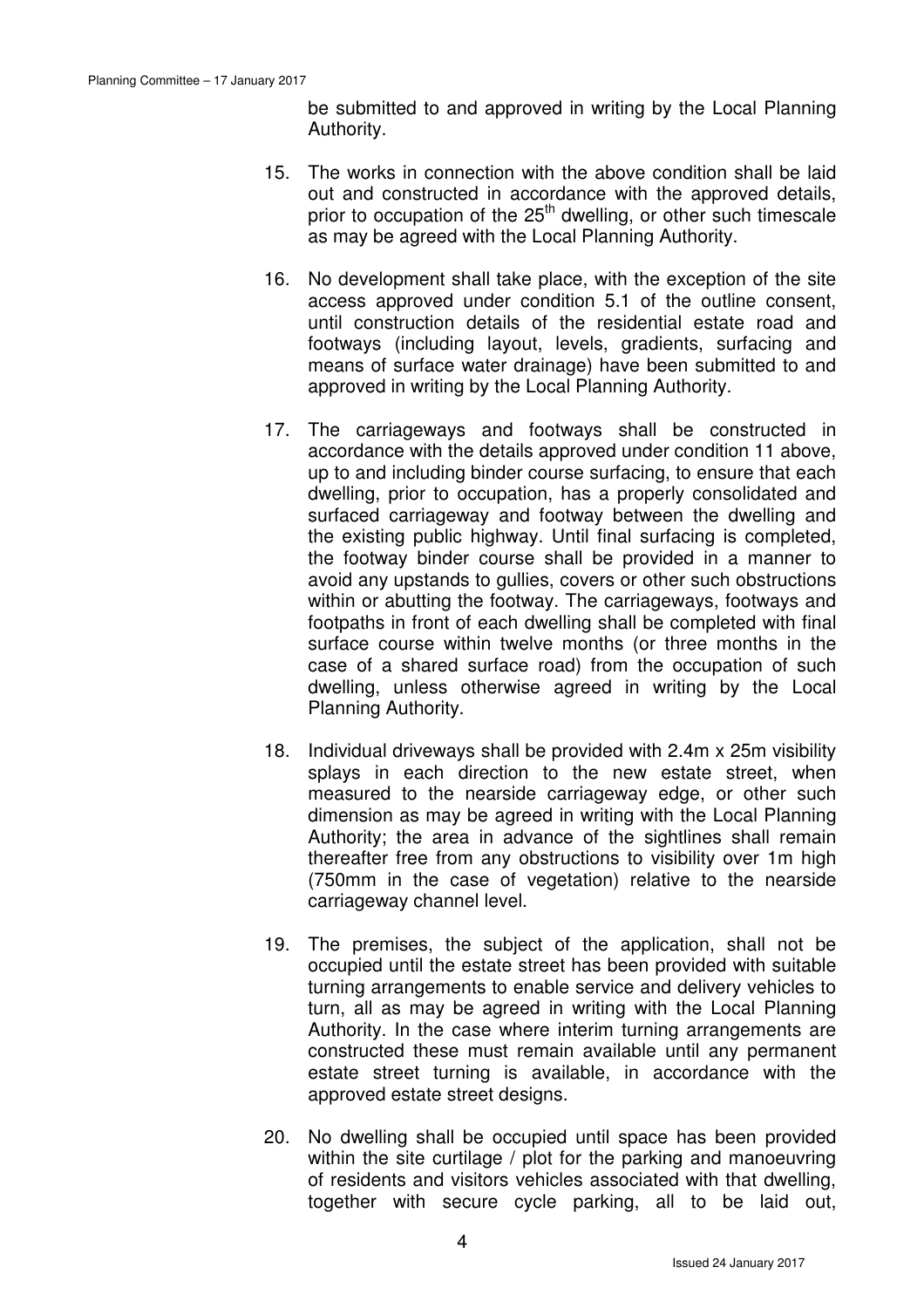constructed and approved in writing by the Local Planning Authority. The facilities shall be retained throughout the life of the development free from any impediment to their designated use.

- 21. No gates, including any part of their opening arc shall be permitted to open out over public highway limits. Any gates should therefore be set back an appropriate distance from the carriageway edge or be physically prevented from opening over the adjoining highway.
- 22. Within 21 days of the permanent access being constructed any existing vehicular access to Old Derby Road shall be permanently closed and the highway margin re-instated, in a manner to be agreed with the Local Planning Authority in consultation with the Highway Authority.

#### **327/16 – APPLICATION NO. 16/00374/FUL – USE OF PREMISES FOR COMMERCIAL DOG BREEDING AND BOARDING PURPOSES, REPLACEMENT KENNEL AND ERECTION OF NEW ISOLATION UNIT AT FOUR LANE ENDS FARM, GIBFIELD LANE, HULLAND WARD**

Councillor Richard FitzHerbert arrived at the meeting at 6.31pm prior to discussion of this item.

The Committee visited the site prior to the meeting to allow Members to consider the impact of the development on the local environment.

In accordance with the procedure for public participation, Councillor Susannah Stuart-Monteith (Atlow Parish Council), Mr Miles Thornton (Neighbour), Mr Rob Hutchinson (Neighbour) and Mr Gary Barlow (Local resident) spoke against the application, primarily on grounds of noise nuisance.

The Area Planning Officer confirmed that a noise abatement notice had previously been served, and with regard to the speakers' concerns he confirmed that a noise management plan had been requested which it was hoped, along with noise attenuation measures built in to the design, would alleviate some of the noise. The Environmental Health Officers advised that issues such as exercise facilities and exercise regime for the dogs, staff ratios, and supply of isolation units would be dealt with under the Licensing conditions.

It was moved by Councillor Lewis Rose OBE, seconded by Councillor Peter Slack and

**RESOLVED** That this item be deferred for the following reason:-

## (unanimously)

# Reason

That the Committee felt they did not have sufficient information to make an informed decision. It was agreed that the noise management plan should be submitted for consideration by the Environmental Health team prior to a decision being made.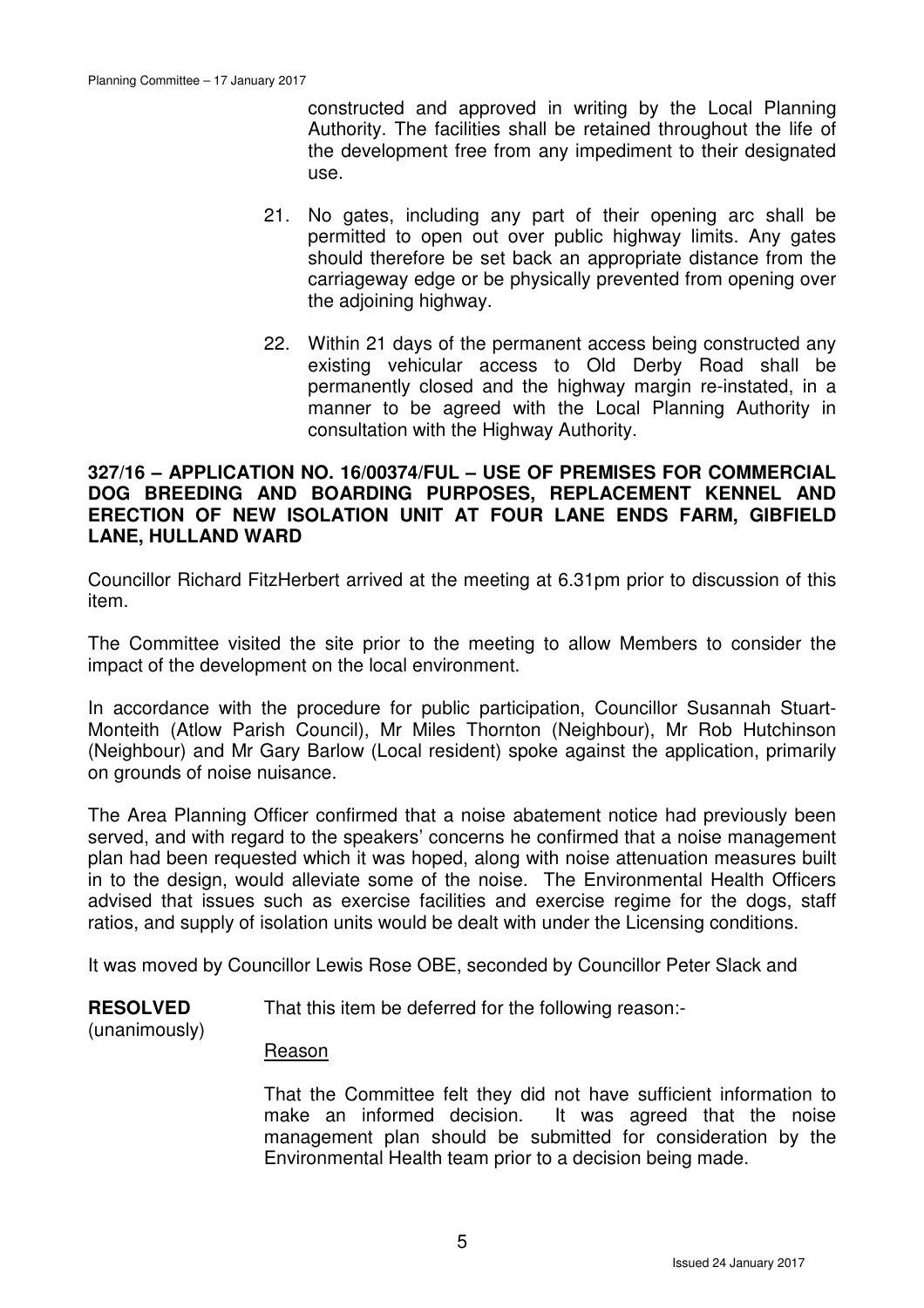## **328/16 – APPLICATION NO. 16/00587/FUL – ERECTION OF 9 DWELLINGS AND ASSOCIATED OPEN SPACE AT MUSHROOM FARM, RODSLEY LANE, YEAVELEY**

The Committee visited the site prior to the meeting to enable Members to assess the impact of the development on the character and appearance of this part of the village and the local environment.

Correspondence received after publication of the agenda was distributed at the meeting; this comprised a further letter of representation and the Officer's response.

In accordance with the procedure for public participation, Mr Jim Malkin (Agent) spoke in favour of the application.

The Area Planning Officer advised the Committee that the applicant had agreed to a further condition requiring agreement over the final route of a public footpath through the site.

It was moved by Councillor Peter Slack, seconded by Councillor Albert Catt and

**RESOLVED Voting: For**  That Planning Permission be approved, subject to the conditions set out in the report, with an additional condition requiring agreement over the final route of a public footpath through the site. 16

| .                  | . . |
|--------------------|-----|
| <b>Against</b>     |     |
| <b>Abstentions</b> |     |

The Chairman declared the motion carried.

## **329/16 – APPLICATION NO. 16/00807/FUL – DEMOLITION OF CONSERVATORY AND OUTBUILDING AND ERECTION OF A TWO STOREY REAR EXTENSION AND FRONT PORCH AT SWALLOW TAIL FARM, WYASTON ROAD, YEAVELEY**

The Committee visited the site prior to the meeting to allow Members to assess the impact of the proposed extension on the amenity of the occupants of the neighbouring dwelling.

In accordance with the procedure for public participation, Mr Tim Cadman (Applicant) spoke in favour of the application.

The Development Manager acknowledged that the neighbouring barn conversion to the east was 9m away, and not 8m as stated in the report.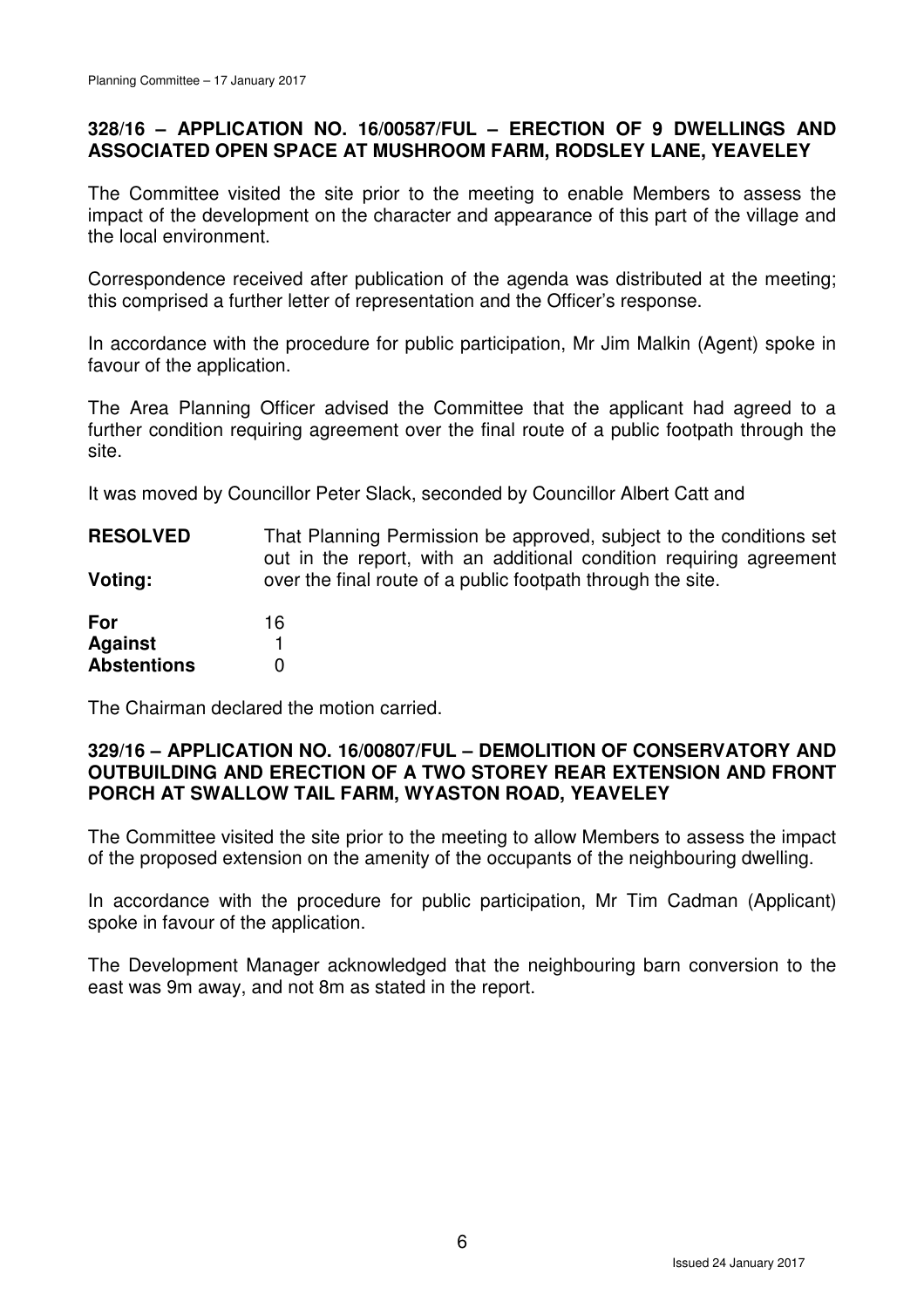It was moved by Councillor Peter Slack, seconded by Councillor Sue Burfoot and

| <b>RESOLVED</b>    | That planning permission be refused for reasons set out in the<br>report. |  |  |  |  |  |
|--------------------|---------------------------------------------------------------------------|--|--|--|--|--|
| Voting:            |                                                                           |  |  |  |  |  |
| For                | 14                                                                        |  |  |  |  |  |
| <b>Against</b>     | 3                                                                         |  |  |  |  |  |
| <b>Abstentions</b> |                                                                           |  |  |  |  |  |

The Chairman declared the motion carried.

#### **330/16 – APPLICATION NO. 16/00581/FUL – INSTALLATION OF ASPHALT PLANT, CHANGE OF USE OF LAND TO B1, B2 AND B8 USE, EXTENSION TO INDUSTRIAL BUILDING AND ENGINEERING WORKS AT MANOR FARM, LONGCLIFFE, BRASSINGTON**

In accordance with the procedure for public participation, Mr Tim Marsden (Agent) spoke in favour of the application.

It was moved by Councillor Lewis Rose OBE, seconded by Councillor Joanne Wild and

#### **RESOLVED** (unanimously) That planning permission be granted, subject to conditions to be negotiated with the Development Manager to cover, inter alia, the following:-

- (i) Conditions as recommended by Derbyshire Wildlife Trust
- (ii) Conditions as recommended by the Local Highway Authority
- (iii) Submission of an appropriate landscaping scheme
- (iv) Submission of information regarding level of cut and fill required for the new yard area and extraction

for the reason set out below:-

## **Reason**

That taking into account social, economic and environmental matters, it was considered that the economic benefits of the scheme outweighed any harm to the character and appearance of the area and local landscape and as such the development was consider, on balance, to be a sustainable development and comply with guidance in the National Planning Policy Framework.

#### **331/16 – INFORMATION ON ACTIVE AND CLOSED ENFORCEMENT INVESTIGATIONS.**

It was moved by Councillor Tony Millward BEM, seconded by Councillor Garry Purdy and

**RESOLVED** That the report be noted.

(unanimously)